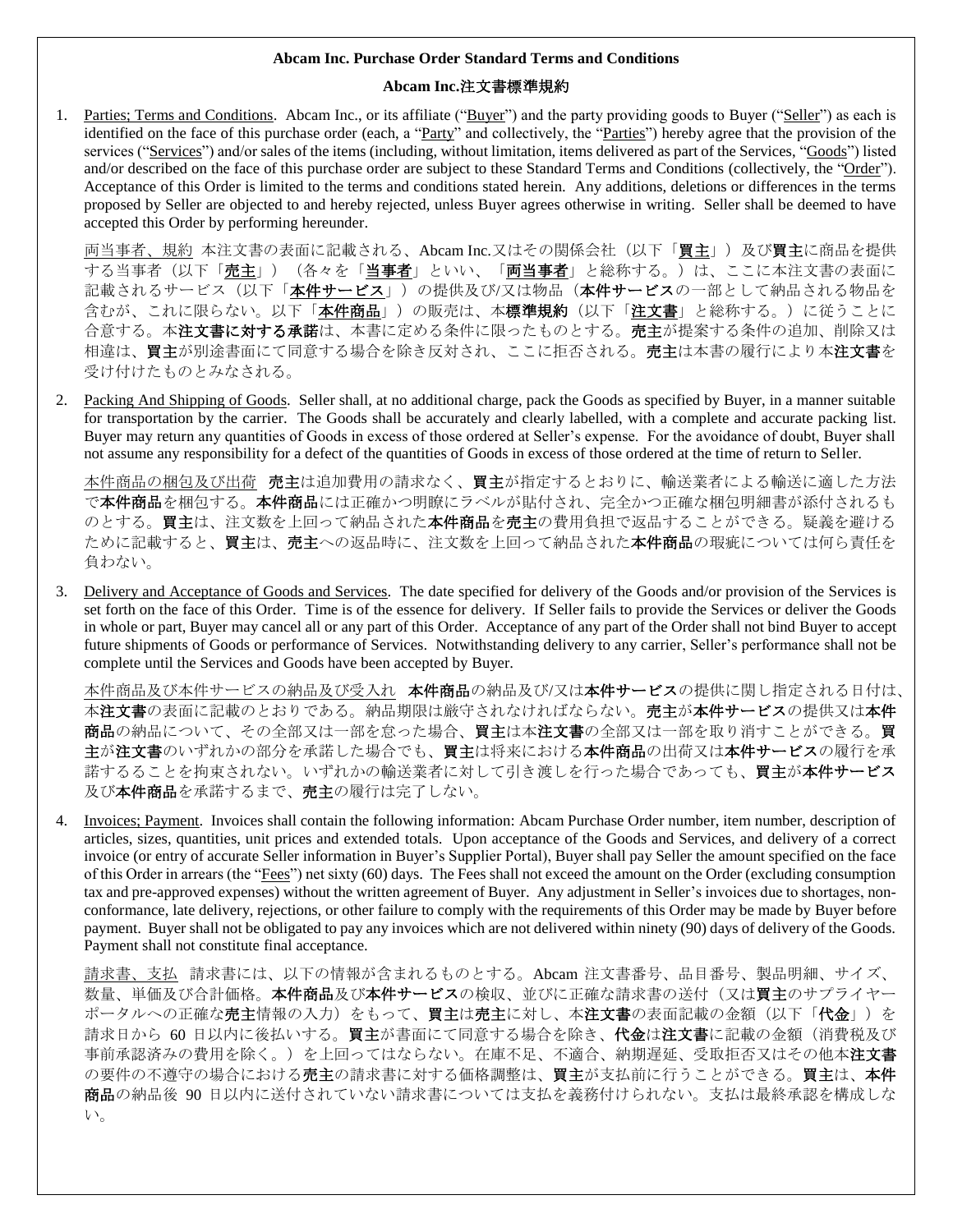### **Abcam Inc.**注文書標準規約

5. Audits; Quality Systems. Seller shall satisfy any applicable quality assurance requirements of the Order. Seller shall assure itself and satisfy Buyer through appropriate inspection, tests and quality management systems to ensure that the Goods conform to the requirements of the Order. Upon request, Supplier shall provide to Buyer its quality manuals, program plans, and SOPs. Seller shall provide reasonable assistance (including, where appropriate, access to office accommodation, telephone and fax facilities) to enable the rights set out in this condition to be exercised fully. Such inspection does not relieve the Seller of any liability nor does it imply acceptance of the Goods and/or Services. Goods that do not perform in accordance with the specifications and instructions of Buyer, shall be promptly corrected or, if Services, be reperformed, at Seller's expense. Seller acknowledges that the Goods and Services covered by this Order are intended for the manufacture and sale of Buyer's established products in which Buyer has built a substantial and valuable reputation for quality and efficiency. Seller shall advise Buyer in writing of all proposed changes in the specifications or method of construction of the Goods supplied, for example, changes in form, fit, function, service life, reliability, maintainability, interchangeability or safety. In the event of Buyer accepting the change, written approval will be sent to Supplier.

品質システム 売主は注文書に関する該当する品質保証要件を満たすものとする。売主は、本件商品が注文書 の要件に適合していることを保証するため、適切な検査、試験及び品質管理システムを通じて自ら確認を行い、買主 を満足させる。要請された場合、サプライヤー【は買主に対し、その品質マニュアル、プログラム計画書及び標準業 務手順書を提供する。**売主**は本規約に定める権利が完全に行使されるよう合理的支援を提供する(適切な場合、事務 所用設備、電話及びファックス設備の利用を含む。)。売主は当該検査により自らの責任を免れず、また本件商品及 び/又は本件サービスの承諾が示唆されるものではない。買主の仕様及び指示に従っていない本件商品は、売主の費 用負担で速やかに修正され、又は本件サービスの場合には再履行される。売主は、本注文書の対象となる本件商品及 び本件サービスは、買主が品質及び効率に関し相当かつ価値ある評判を構築した買主の既存製品の製造及び販売を対 象としていることを了承する。**売主**は、供給された**本件商品**の仕様又は工法に関する変更案(例:形態、適合度、機 能、耐用年数、信頼性、保守性、互換性又は安全性に係る変更等。)のすべてにつき買主に書面にて通知する。買主 が変更を承諾する場合、サプライヤーに対し書面による承認が送付される。

6. Tooling. If Seller possesses any tools, dies, jigs, fixtures, patterns, equipment, gauges, designs, drawings, engineering data or other technical or proprietary information, or other materials of Buyer ("Buyer Items") in connection with this Order, Seller agrees that its responsibility shall be that of a bailee and that it shall indemnify and hold Buyer harmless from any loss or damage thereto until such time as such Buyer Items are delivered to Buyer. Seller shall keep confidential the features of any Buyer Items and use such items only in the production of Goods under orders from Buyer and not otherwise. With respect to Buyer Items, Seller will: (a) make and affix such markings thereon as Buyer may direct, (b) make no change, modification or alteration to Buyer Items without Buyer's written consent, (c) make no use thereof, except in the production of material ordered by Buyer, and (d) store the Buyer Items without charge to Buyer in separated racks or in sections of Seller's plant in either case, clearly marked to show that the Buyer Items are the property of Buyer. If Seller acquires or manufactures items (e.g., tools, designs, jigs, etc.) to facilitate completion of this in connection with the Order and charges Buyer therefore, Buyer may at its option upon completion or termination of this Order, elect to take title to such items as Buyer Items and upon receiving notice of such election Seller will deliver such Buyer Items to Buyer.

器具 売主が本注文書に関連して買主の器具、金型、治具、備品、模型、機器、計器、設計図、図面、技術データそ の他の技術情報又は専有情報その他の資料(以下「買主貸与品」)を所有する場合、売主は自らの責任は受託者とし ての責任であり、当該買主貸与品が買主に引き渡されるまでの間、これらに対する損失又は損害について買主を補償 し、買主に何ら損害を与えないことに同意する。売主は買主貸与品の特性を秘密に保ち、当該物品を買主からの注文 に基づく本件商品の製造にのみ使用し、その他の目的に使用しないものとする。買主貸与品に関し売主は、(a)買主が 指示する印を買主貸与品に付け、(b)買主の書面による同意を得ることなく買主貸与品を変更、修正又は改変せず、 (c)買主から注文された資材の製造以外の目的でこれを使用せず、(d)買主貸与品を、買主に対する請求を行うことな く売主の工場において、他の物と分離された棚又は区域で保管する(いずれの場合も、買主貸与品が買主の資産であ ることを示すよう明確に表示する。)。売主が注文書に関連して、この完了を促進するために物品(例:器具、設計 図、治具等)を取得又は製造し、これを買主に請求する場合、買主はその独自の選択において、本注文書の完了又は 解除時に買主貸与品として当該物品の所有権を譲り受けるかを選択することができるものとし、売主は当該選択に係 る通知を受領後、当該買主貸与品を買主に引き渡す。

7. Rights to Goods and Services. If any experimental, developmental or research work is called for or required hereunder, Seller agrees to and hereby does grant to Buyer a perpetual, irrevocable, non-exclusive, fully transferable, royalty-free, fully paid-up, sublicenseable license to import, make, have made, use, offer to sell and sell any invention, improvement or discovery (whether or not patentable) that Seller conceives or first actually reduces to practice in the performance of this Order. Seller agrees to and hereby does grant to Buyer a perpetual, irrevocable, non-exclusive, fully transferable, royalty-free, fully paid-up, sublicenseable license to reproduce, perform, create derivative works, translate, publish, use and dispose of, and to authorize others to do so, any copyrighted or copyrightable material ordered as articles or incorporated in or supplied as a supplement with, any articles, including,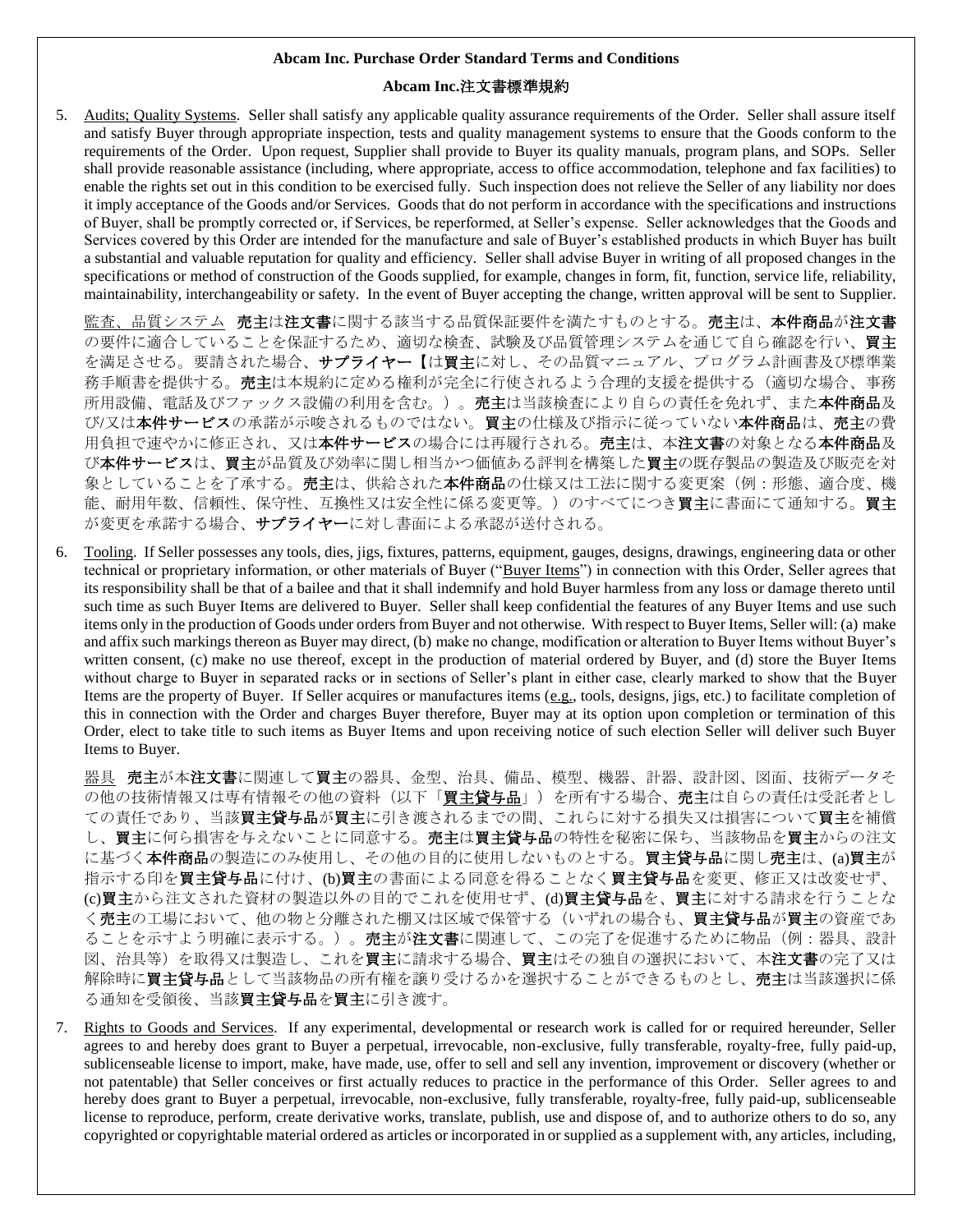# **Abcam Inc.**注文書標準規約

any reports, drawings, blueprints, data and technical information delivered or specified to be delivered by Seller to Buyer under this Order.

本件商品及び本件サービスに対する権利 本書に基づき実験、開発又は研究作業が必要となった場合、売主は、売主 が本注文書の履行において考案し又は最初に実際に実用化した発明、改良又は発見(特許可能であるか否かを問わな い。)を輸入、作成、作成させ、使用、販売提案及び販売するための恒久的、取消不能、非独占的、完全譲渡可能、 ロイヤルティフリー、全額払込み済み、サブライセンス可能なライセンス買主に付与することに同意し、ここに付与 する。売主は、製品として注文され、又はいずれかの製品に組み込まれ若しくは補完品として製品と共に供給された 著作権で保護された又は保護されるべき資材(本注文書に基づき売主から買主に引き渡され、又は引渡しが指定され たレポート、図面、設計図、データ及び技術情報を含む。)を複製、実行、二次的著作物を作成、翻訳、公開、使用 及び処分し、第三者にこれらを許可するための恒久的、取消不能、非独占的、完全譲渡可能、ロイヤルティフリー、 全額払込み済み、サブライセンス可能なライセンスを買主に付与することに同意し、ここに付与する。

8. Applicable Law. If the Law Concerning the Examination and Regulation of Manufacture, etc. of Chemical Substances or other similar applicable regulations (the "Regulations") applies, then Seller shall ensure that the Goods and/or Services are compliant with the Regulations. Seller represents and warrants that any substance or chemical that it is obliged to register under the Regulations has been appropriately registered and that Seller has ensured that its suppliers and subcontractors have ensured that they have carried out any obligations to register under Regulations. Seller further represents and warrants that both the Seller and its suppliers and subcontractors have obtained the necessary authorisations for any substances of very high concern used to produce or are present in the Goods and/or Services.

適用法 化学物質の審査及び製造等の規制に関する法律又はその他同様の適用規制(以下「規制」)が適用される場 合、売主は本件商品及び/又は本件サービスが規制に従っていることを確実にする。売主は規制に基づき登録が義務 付けられる物質又は化学薬品について適切に登録を行っており、また、自己のサプライヤー及び下請業者が規制に基 づく登録義務の履践を約束していることを確実とした旨を表明及び保証する。さらに売主は、自ら並びにそのサプラ イヤー及び下請業者が、本件商品及び/若しくは本件サービスの製造に使用され又は本件商品及び/若しくは本件サー ビスに含有される高懸念物質に関し必要な認可を取得していることを表明及び保証する。

9. Confidentiality. Seller acknowledges and agrees that the Mutual Confidential Disclosure Agreement between Buyer and Seller (if any) shall continue to apply in respect of this Order. If there is no confidentiality agreement between the Parties, then Seller shall not disclose the existence of this Order, nor any details thereof, nor the Buyer's name for advertisement, publicity or other purposes without Buyer's prior written consent.

行秘義務 売主は、買主と売主との間の相互秘密保持契約書(もしあれば)が本注文書に関して引き続き適用される ことを了承及び同意する。両当事者の間で守秘義務契約が締結されていない場合、売主は買主の書面による事前の同 意を得ることなく広告、宣伝その他の目的において本注文書の存在及びその内容、並びに買主の名称を開示しないも のとする。

10. Warranty. Seller represents and warrants that: (a) all Services shall be performed in a good and workmanlike manner by personnel who are qualified by licensure (if applicable), education and experience to perform the tasks to which they are assigned, (b) Seller's personnel shall comply with Buyer's policies generally applicable to visitors, and (c) such personnel shall, upon Buyer's request, execute Buyer's non-disclosure and assignment of inventions agreement. Seller represents and warrants that all Goods: shall: (1) be of the best quality, new, free from defects in design, material and workmanship, (2) conform to applicable specifications, drawings, and standards of quality and performance, and be suitable for their intended purpose for a period of at least twelve (12) months after delivery, (3) be free from liens or encumbrances, (4) not infringe the patent, copyright or other intellectual property rights of any third party, and (5) comply with ISO 9000 or equivalent. Upon delivery of the Goods, Seller represents and warrants that all right, title and interest in and to the Goods shall pass to Buyer. Seller shall comply with Buyer's supplier code of conduct available at: [www.abcamplc.com/about-us/business-ethics/.](http://www.abcamplc.com/about-us/business-ethics/) The foregoing warranties shall survive any delivery, inspection, acceptance or payment to Buyer.

保証 売主は以下のとおり表明及び保証する。(a)すべての本件サービスが、自らに割り当てられた業務を遂行するた めの免許(該当する場合)、教育及び経験により適格と認められた人員により善良かつ職業人としてふさわしい方法 で履行されること、(b)売主の人員が、訪問者に一般的に適用される買主の方針を遵守すること、及び(c)買主の要請 がある場合、当該人員が買主の秘密保持及び発明譲渡契約書を締結すること。売主は、すべての本件商品について以 下のとおり表明及び保証する。(1)最高品質、新品であり、設計、材料及び出来映え上の瑕疵がないこと、(2)該当す る仕様、図面並びに品質基準及び性能基準に適合しており、納品後少なくとも 12 か月間、その意図する使用に適し ていること、(3)先取特権又は負担が付されていないこと、(4)第三者の特許、著作権その他の知的財産権を侵害して いないこと、及び(5)ISO 9000 又はこれと同等の規格に準拠していること。本件商品の納品をもって、売主は、本件商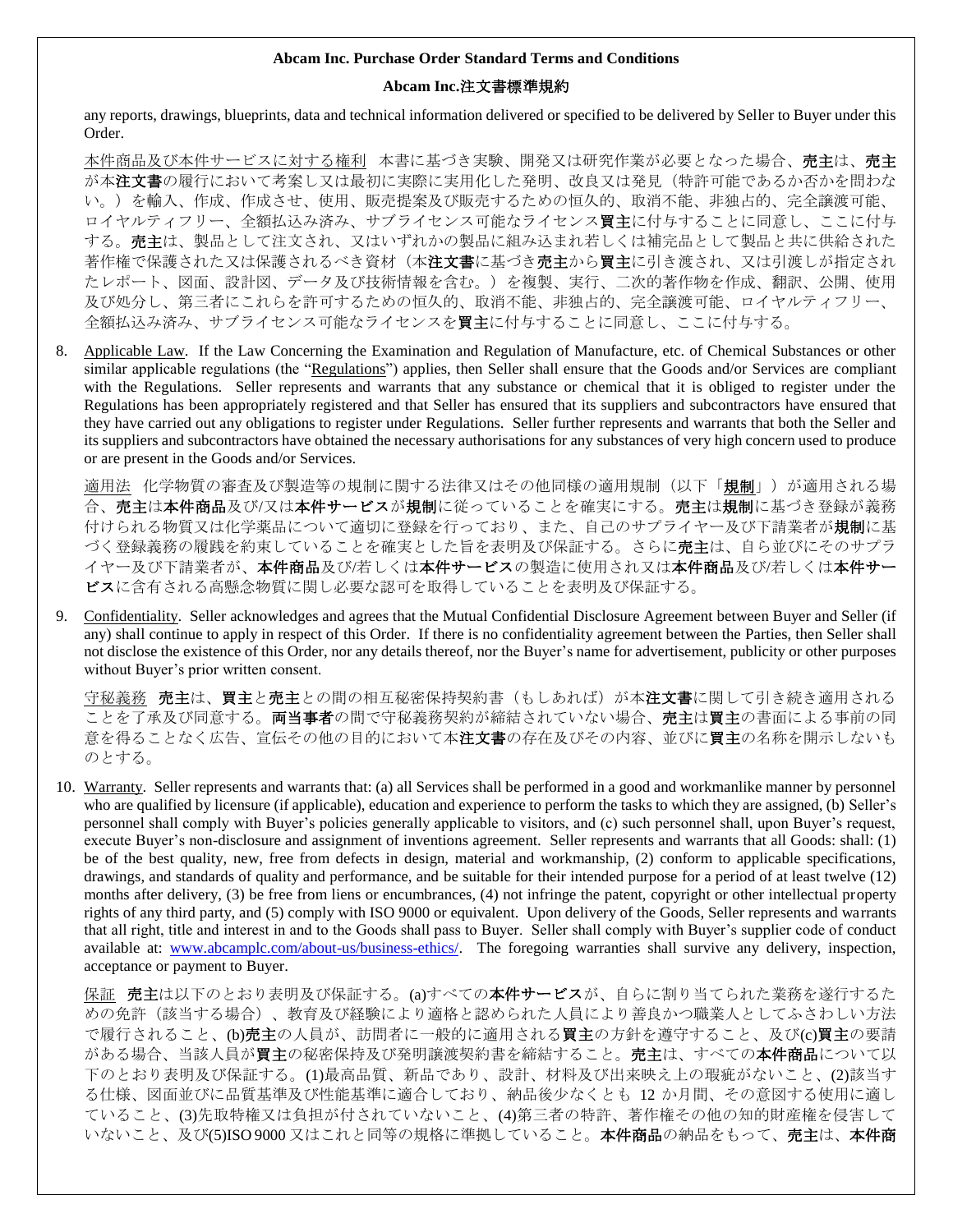# **Abcam Inc.**注文書標準規約

**品**に対するすべての権利、権原及び利益が**買主**に移転することを表明及び保証する。**売主**は**買主**のサプライヤー行動 規範([www.abcamplc.com/about-us/business-ethics/](http://www.abcamplc.com/about-us/business-ethics/)において閲覧可能)を遵守する。上記の保証は、買主に対する納品、 検査、承諾又は支払後も有効に存続する。

11. Indemnification; Insurance. Seller shall indemnify and hold harmless Buyer, its affiliates, and their respective officers, directors and employees, against any and all losses arising out of any claim or suit resulting from Seller's negligent or wrongful act, or Seller's default, omission or breach of its obligations under this Order. Nothing in this Order limits or excludes a Party's liability: (a) for death or personal injury arising out of negligence, (b) for fraud, fraudulent misrepresentation, criminal acts or the tort of deceit, or (c) where such a limitation or exclusion would be contrary to any applicable laws.

補償、保険 売主は、買主、その関係会社並びにそのそれぞれの役員、取締役及び従業員に対し、売主の過失若しく は不正行為又は売主の不履行、不作為若しくは本注文書に基づく自己の義務の違反に起因する請求又は訴訟から生じ る一切の損失について補償し、これらに損害を与えない。本注文書のいずれの規定も、以下のいずれかに対する当事 者の責任を制限又は免責するものではない。(a)過失による死亡若しくは人身傷害、(b)詐欺、詐欺的な不当表示、犯 罪行為若しくは詐欺的不法行為、又は(c)かかる制限若しくは免責の適用法に対する違反。

12. Default. Buyer may, upon written notice to Seller, terminate this Order if: (a) Seller fails to make timely delivery of the Goods, (b) otherwise breaches this Order, or (c) Seller becomes insolvent or the subject of proceedings under any law relating to bankruptcy or the relief of debtors or admits in writing its inability to pay its debts as they become due. Buyer's rights as set forth herein shall be in addition to Buyer's rights in case of Seller's default, whether set forth in this Order or not.

不履行 買主は以下の場合、売主に対する書面通知により本注文書を解除することができる。(a)売主が納期前の本件 商品の納品を怠った場合、(b)別途本注文書に違反した場合、(c)売主が支払不能に陥り、又は破産若しくは債務者の 救済に関する法律に基づく手続の対象となった場合、又は返済期日に債務を返済することができないことを書面にて 認める場合。本**注文書**に定める買主の権利は、本**注文書**に規定されているか否かにかかわらず、**売**主による不履行の 場合における買主の権利に追加されるものとする。

13. Insurance. Seller shall at all times insure itself and keep adequately insured with a reputable insurance company against all insurable liability under the terms of the Order and in particular: (a) employer's liability insurance in accordance with statutory requirements, (b) product liability insurance, (c) public liability insurance. No minimum figure of insurance cover required under the Order shall in any way be construed as limiting the liability of the Seller or its sub-contractors under the Order.

保険 売主は常に、信頼のおける保険会社において、注文書の条件に基づきすべての保険付保対象となる責任、とり わけ、(a)法定要件に従った使用者賠償責任保険、(b)製造物責任保険、(c)一般賠償責任保険を自ら付保し、これを適 切に維持する。注文書に基づき義務付けられる補償額の最低金額は、いかなる場合においても注文書に基づく売主又 はその下請業者の責任を制限するものと解釈されないものとする。

14. General Provisions. Buyer may assign or transfer this Order as a whole, or any of its rights or obligations under it, to an affiliate or a successor-in-title to substantially all of its business. This Order is not assignable and shall not be assigned or subcontracted by Seller without Buyer's prior written consent; any such assignment shall be null and void. There are no third party beneficiaries under this Order. The relationship of Seller and Buyer will be that of independent contractors and nothing shall render Seller (or its employees) an employee, worker, agent or partner of Buyer. All rights and remedies of Buyer hereunder shall be in addition to any other remedies provided by law. All notices hereunder shall be hand delivered or sent by generally recognized overnight courier addressed to the Chief Legal Officer of the recipient at its address on the reverse page of this Order; provided, however, that notices to Buyer shall only be effective if a copy is also sent to [legal@abcam.com.](mailto:legal@abcam.com) This Order and the rights and obligations of the Parties hereunder shall be construed and enforced in accordance with the laws of Japan without regard to any conflict of law provisions. The courts of Tokyo District Court will have exclusive jurisdiction to deal with any dispute which has arisen or may arise out of, or in connection with, this Order, except that either Party may bring proceedings for an interim injunction in any jurisdiction. This Order contains the full and complete understanding of the Parties with respect to the subject matter hereof and supersedes all prior representations and understandings, whether oral or written.

一般規定 買主は本注文書のすべて又は本注文書に基づく自己の権利若しくは義務のいずれかを、関係会社又は自己 の事業の実質的にすべての承継人に対して譲渡又は移譲することができる。本注文書は譲渡不可とし、売主は買主の 書面による事前の同意を得ることなく本注文書の譲渡又は下請けを行わない。かかる譲渡は無効となる。本注文書に 基づく第三受益者は存在しない。**売主**と買主の関係は、独立請負人の関係であり、売主(又はその従業員)はいかな る場合も、買主の従業員、労働者、代理人又はパートナーとならない。本書に基づく買主のすべての権利及び救済手 段は、法律で定められるその他の救済手段に追加される。本書に基づくすべての通知は、手交、又は一般的に認めら れた翌日配達のクーリエにて、本注文書の裏面に記載の住所宛てに、受領者の最高法務責任者に宛てて送付されるも のとする。ただし、買主に対する通知は、その写しが [legal@abcam.com](mailto:legal@abcam.com) に対して併せて送信された場合に限り有効と